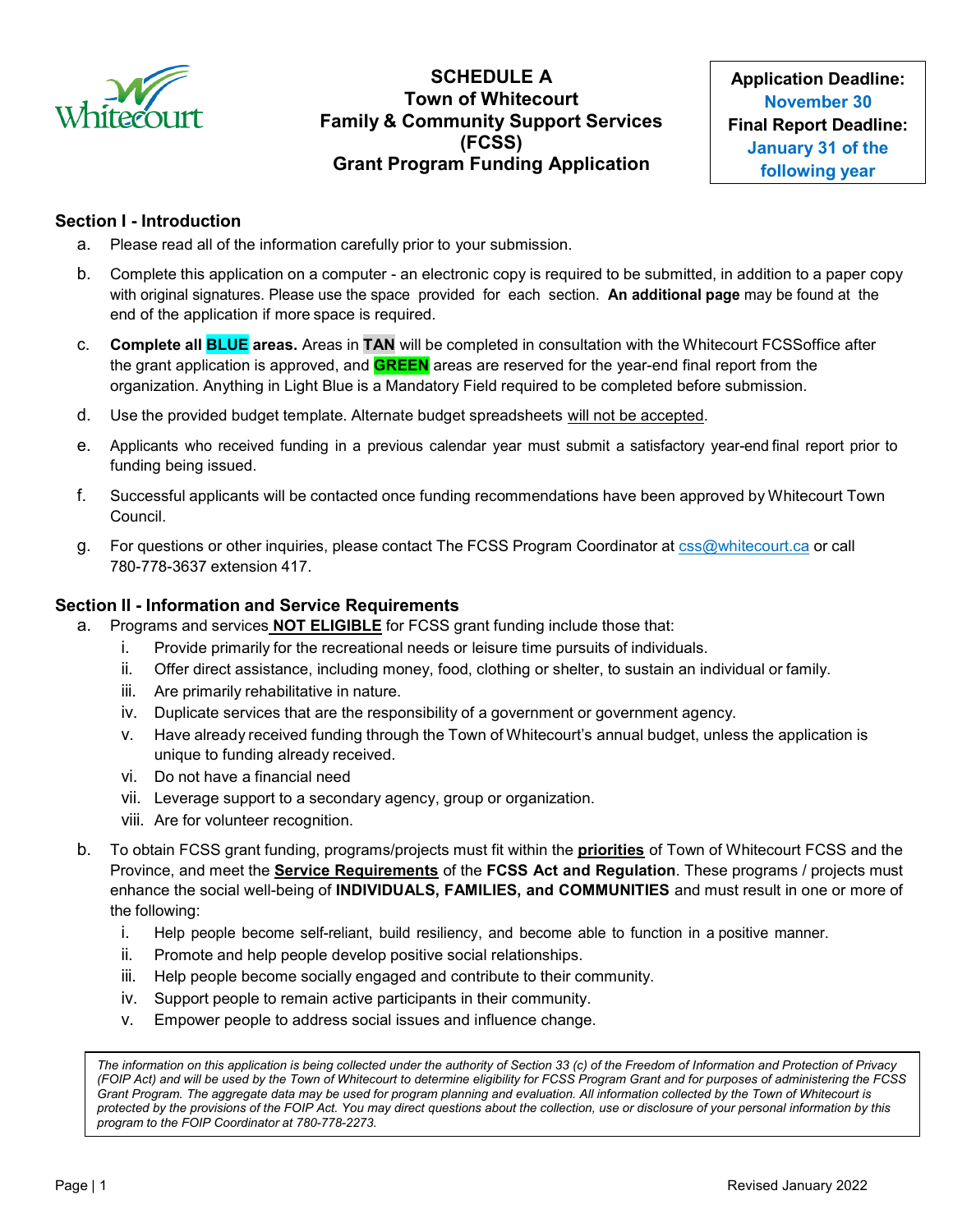# **Section III - Application**

i. What is the primary population your grant funding will serve? **Check the ONE population** that best represents your program/project:

| <b>Check the ONE population</b> that best represents your program/project:                                                                                                                                                   |                 |                                                              |  |                                                                                         |                 |  |
|------------------------------------------------------------------------------------------------------------------------------------------------------------------------------------------------------------------------------|-----------------|--------------------------------------------------------------|--|-----------------------------------------------------------------------------------------|-----------------|--|
| <b>INDIVIDUALS</b>                                                                                                                                                                                                           | <b>FAMILIES</b> |                                                              |  | <b>COMMUNITY</b>                                                                        |                 |  |
| The program/project must achieve one of the following provincial/local priorities. Select ONE priority that<br>ii.<br>best fits your project; the priority must be from the population that your program/project will serve: |                 |                                                              |  |                                                                                         |                 |  |
| <b>INDIVIDUALS: Outcome 1</b><br>Individuals experience social well-<br>being.                                                                                                                                               | families.       | <b>FAMILIES: Outcome 1</b><br>Healthy functioning within     |  | <b>COMMUNITY: Outcome 1</b><br>The community is connected and<br>engaged.               |                 |  |
| <b>INDIVIDUALS: Outcome 2</b><br>Individuals are connected with others                                                                                                                                                       |                 | <b>FAMILIES: Outcome 2</b><br>Families have social supports. |  | <b>COMMUNITY: Outcome 2</b><br>Community social issues are<br>identified and addressed. |                 |  |
| <b>INDIVIDUALS: Outcome 3</b><br>Children and youth develop positively                                                                                                                                                       |                 |                                                              |  |                                                                                         |                 |  |
| 1. FUNDING REQUEST (Please leave blank-will be automatically calculated)                                                                                                                                                     |                 |                                                              |  | <b>GRANT AMOUNT AWARDED</b>                                                             |                 |  |
| <b>Whitecourt FCSS Grant Request</b><br>$\overline{0}$                                                                                                                                                                       |                 |                                                              |  | $\overline{0}$                                                                          |                 |  |
| 2. APPLICANT INFORMATION                                                                                                                                                                                                     |                 |                                                              |  |                                                                                         |                 |  |
| Registered Name of Organization / Society:<br>*If application is approved, this is who payment will be issued to                                                                                                             |                 |                                                              |  |                                                                                         |                 |  |
| Mailing Address (include postal code):                                                                                                                                                                                       |                 |                                                              |  |                                                                                         |                 |  |
| # of years FCSS grant funding was received prior:                                                                                                                                                                            |                 |                                                              |  |                                                                                         |                 |  |
| Project Contact Name:                                                                                                                                                                                                        |                 |                                                              |  |                                                                                         |                 |  |
| E-Mail Address:                                                                                                                                                                                                              |                 |                                                              |  |                                                                                         |                 |  |
| <b>Contact Numbers:</b>                                                                                                                                                                                                      |                 | (c)                                                          |  | (h)                                                                                     |                 |  |
| Name of Board Chair/President with Signing Authority:                                                                                                                                                                        |                 |                                                              |  |                                                                                         |                 |  |
| E-Mail Address:                                                                                                                                                                                                              |                 |                                                              |  |                                                                                         |                 |  |
| <b>Contact Numbers:</b>                                                                                                                                                                                                      |                 | (c)                                                          |  | (h)                                                                                     |                 |  |
| <b>3. DOCUMENTATION REQUIREMENTS:</b><br>Do not provide other attachments unless requested to do                                                                                                                             |                 |                                                              |  |                                                                                         | <b>ATTACHED</b> |  |

| Do not provide other attachments unless requested to do so.                                                                                                                                                                                                                           | <b>ATTACHED</b> |
|---------------------------------------------------------------------------------------------------------------------------------------------------------------------------------------------------------------------------------------------------------------------------------------|-----------------|
| Names of current Board Members and Board position held.<br>Do not include personal information such as home addresses, emails, etc.                                                                                                                                                   |                 |
| Most recent Financial Statements (preferably audited) of your organization - Balance Sheet and<br>Income Statement. All organizations with a budget surplus or a financial reserve are required to outline on<br>the last page of this application what these funds will be used for. |                 |
| <b>Year End Final Report</b><br>Financial statements directly related to this project will be required upon completion of project.                                                                                                                                                    |                 |
| <b>Results of Outcome Measuring Tool</b><br><b>From Survey Questions provided.</b>                                                                                                                                                                                                    |                 |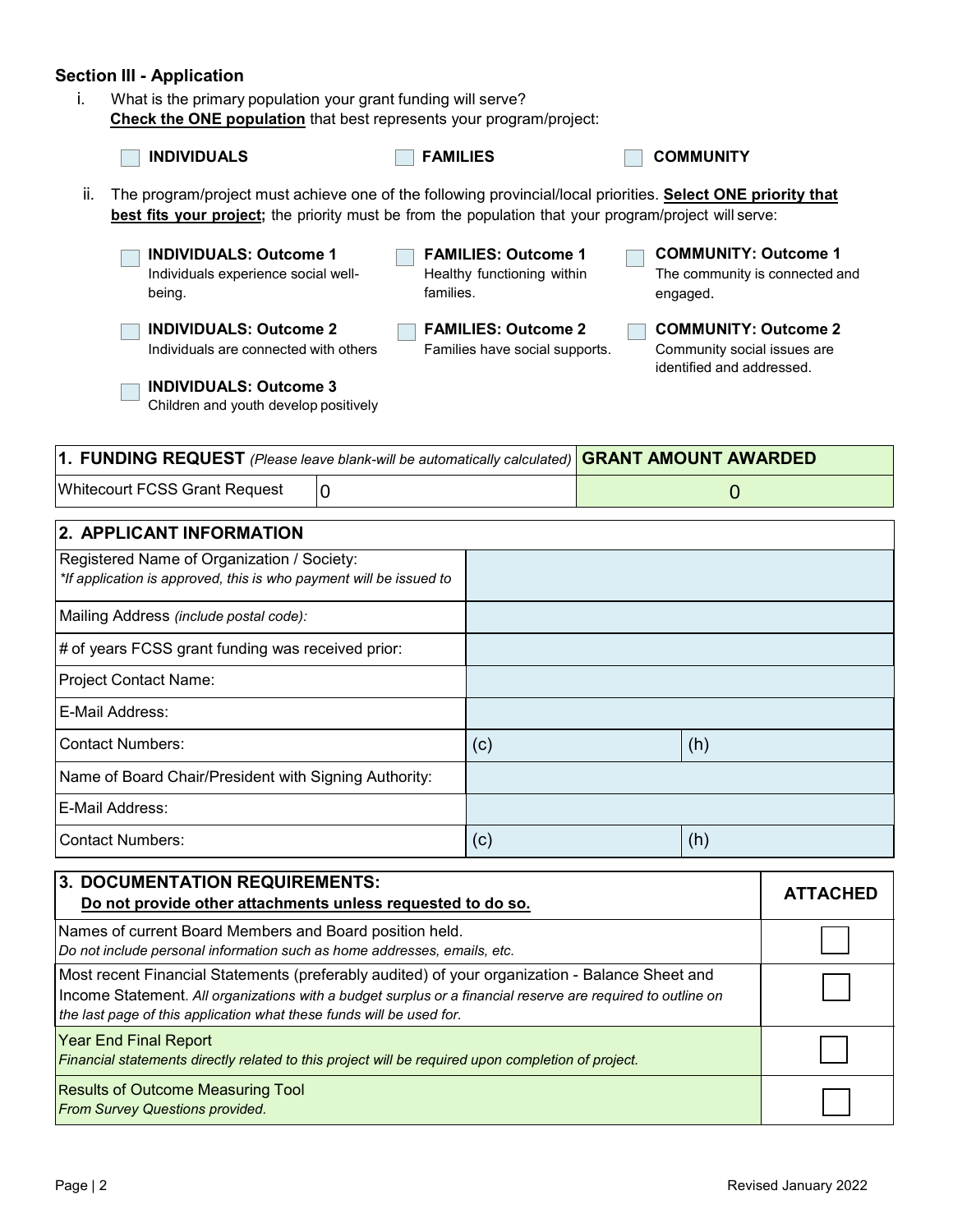# **4. SUBMITTING YOUR COMPLETED APPLICATION:**

i. Submit **one original signed copy** and required attachments via mail or deliver to: Allan & Jean Millar Centre, 58 Sunset Boulevard, Box 509, Whitecourt, AB, T7S 1N6 **ATTENTION: FCSS Program Coordinator**

## **AND**

ii. Send by email, an electronic copy of the application without attachments to: **[css@whitecourt.ca](mailto:css@whitecourt.ca)**

### **DECLARATION:**

**I declare that** all of the information in this application is accurate and complete and that the application is made on behalf of the organization with its full knowledge and consent, and complies **with the requirements and conditions set out in the Family and [Community](https://www.qp.alberta.ca/documents/Acts/F03.pdf) Support Services Act and Regulation.**

**I acknowledge that** should this application be approved, I will be required to enter into an agreement which will outline the terms and conditions of the funding received.

Name of Board Chair / President e of Board Chair 7 Festivent Contract Signature<br>
with Signing Authority Contract Contract Signature

#### **5. SUBMITTING YOUR YEAR-END FINAL REPORT - Due January 31 of the following calendar year:**

i. Submit **one original signed copy** of the year-end final report and required attachment via mail or deliver to: Allan & Jean Millar Centre, 58 Sunset Boulevard, Box 509, Whitecourt, AB, T7S 1N6 **ATTENTION: FCSS Program Coordinator**

**AND**

ii. Send by email, an electronic copy of the year end final report without attachment to: **css@ whitecourt. ca**

#### **DECLARATION:**

**I acknowledge that** the information contained within this year end final report accurately depicts the activities and results of this program / project.

Name of Board Chair President with Signing Authority

Signature Date Date Date

#### **6. AGENCY INFORMATION:** Please provide a BRIEF overview of your agency's mission or purpose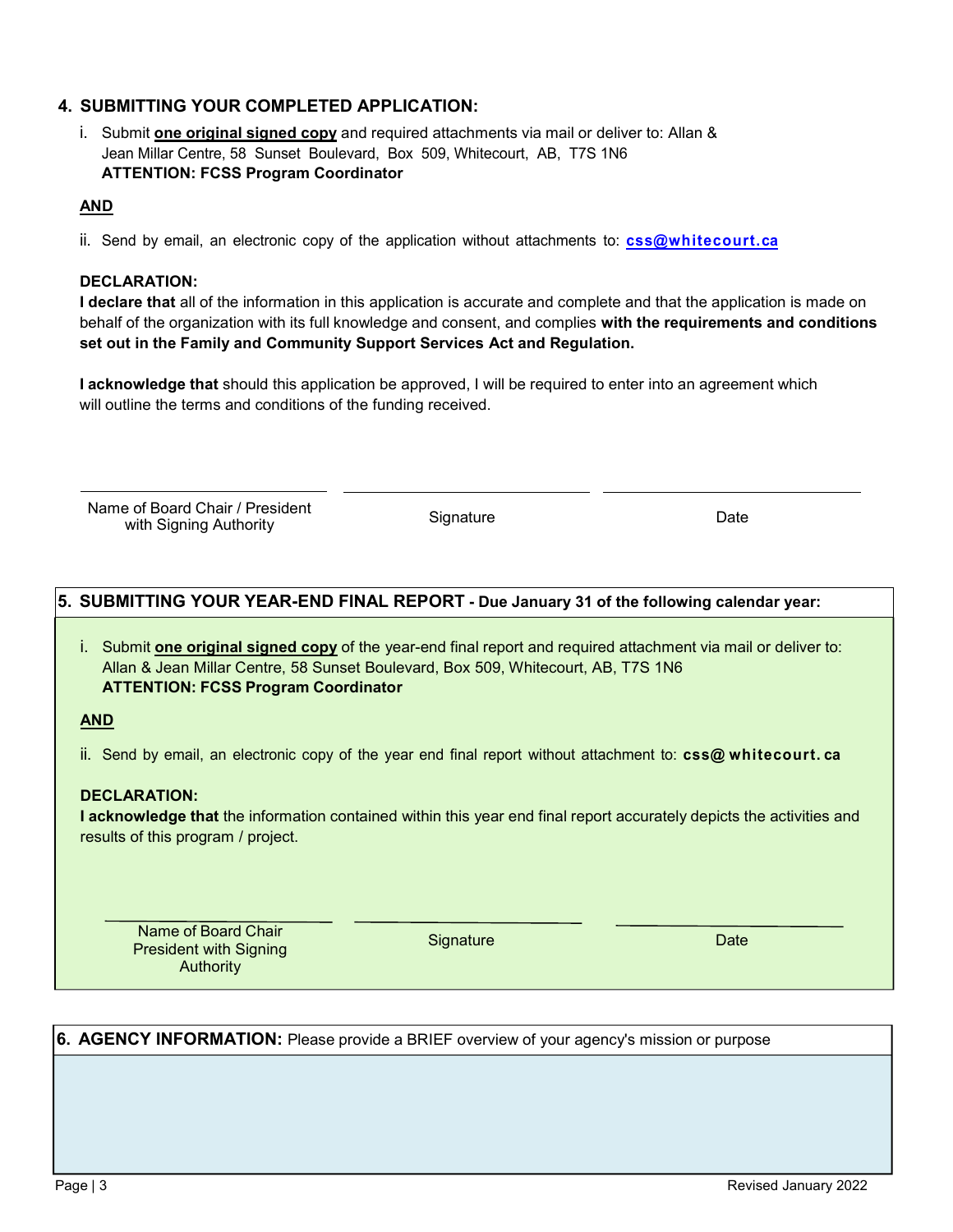**7. PROGRAM / PROJECT OVERVIEW:** Specific to the grant funding you are applying for, briefly describe in your own words, what your program / project is about.

| 8. PROGRAM / PROJECT LOGIC MODEL:                                                                                                                         |  |
|-----------------------------------------------------------------------------------------------------------------------------------------------------------|--|
| <b>PROGRAM / PROJECT TITLE:</b>                                                                                                                           |  |
| <b>STATEMENT OF NEED:</b>                                                                                                                                 |  |
| What community issue, need or situation<br>are you responding to?                                                                                         |  |
| <b>STRATEGY:</b>                                                                                                                                          |  |
| How are you going to address the issue,<br>need or situation? (What are the actions /<br>steps /activities - ie: workshops,<br>counselling, events, etc.) |  |
| Was your Strategy implemented<br>as planned above?<br>If not, why? What changed?<br>How did it go?                                                        |  |

| <b>9. OUTPUTS:</b> Complete all areas that specifically apply to your project / program |                                          |                                     |  |                               |        | *MANDATORY<br><b>SECTION*</b> |          |                                                                                  |                            |
|-----------------------------------------------------------------------------------------|------------------------------------------|-------------------------------------|--|-------------------------------|--------|-------------------------------|----------|----------------------------------------------------------------------------------|----------------------------|
|                                                                                         | Infants<br><b>Toddlers</b><br>$0-3$ yrs. | Preschool 3- Children  <br>$5$ yrs. |  | Youth<br>5-12 yrs. 12-18 yrs. | Adults | <b>Seniors</b><br>$65+$ yrs.  | Families | # of Volunteers specific to<br>the program / project<br>(count each person once) | # of<br>Volunteer<br>Hours |
| Anticipated #                                                                           |                                          |                                     |  |                               |        |                               |          |                                                                                  |                            |
| Actual #                                                                                |                                          |                                     |  |                               |        |                               |          |                                                                                  |                            |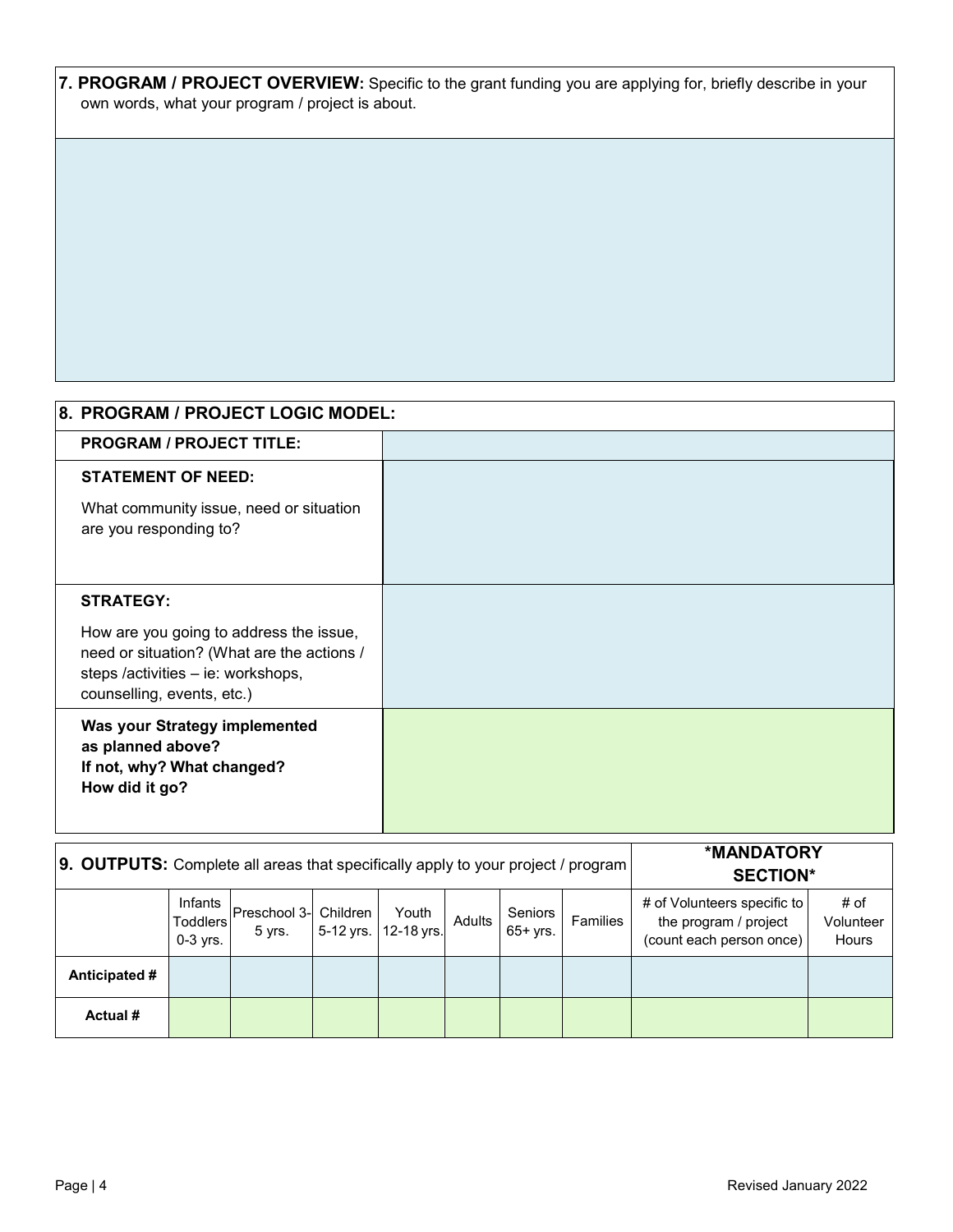**10. BUDGET** Applicants must use this form only; **alternate budget spreadsheets will not be accepted.**

Approved projects must be completed by December 31 of the grant year with a final report submitted by January 31 of *the next calendar year.*

Include all sources of revenue and expenditures and identify where the Whitecourt FCSS grant funds will be used *in your project by using the source column. If your group is applying for funding from Woodlands County or other grants (projected or confirmed) please include this information in your budget.*

| <b>IN-KIND CONTRIBUTIONS</b><br>(if applicable)<br>Calculate a dollar value for contributions<br>related directly to your program / project. | <b>AMOUNT</b><br>Enter only numbers.<br>(No S. ) | <b>SOURCE</b> | <b>CONFIRMED</b><br>Yes or No | <b>FINAL REPORT -</b><br>ACTUAL IN-KIND<br><b>CONTRIBUTIONS</b> |
|----------------------------------------------------------------------------------------------------------------------------------------------|--------------------------------------------------|---------------|-------------------------------|-----------------------------------------------------------------|
| Volunteer Hours - \$15/hour                                                                                                                  |                                                  |               |                               |                                                                 |
| Skilled Labour / Services - \$30/hour                                                                                                        |                                                  |               |                               |                                                                 |
| Donated Materials/Equipment                                                                                                                  |                                                  |               |                               |                                                                 |
| Other (list)                                                                                                                                 |                                                  |               |                               |                                                                 |
| <b>TOTAL IN-KIND REVENUE</b>                                                                                                                 | 0                                                |               |                               | 0                                                               |

| A. REVENUE - List Items Below | <b>AMOUNT</b><br>Enter only numbers. | <b>SOURCE</b><br>Grant, donation, etc. | <b>CONFIRMED</b><br>Yes or No | <b>FINAL REPORT -</b><br><b>ACTUAL REVENUE</b> |
|-------------------------------|--------------------------------------|----------------------------------------|-------------------------------|------------------------------------------------|
|                               |                                      |                                        |                               |                                                |
|                               |                                      |                                        |                               |                                                |
|                               |                                      |                                        |                               |                                                |
|                               |                                      |                                        |                               |                                                |
|                               |                                      |                                        |                               |                                                |
|                               |                                      |                                        |                               |                                                |
|                               |                                      |                                        |                               |                                                |
|                               |                                      |                                        |                               |                                                |
|                               |                                      |                                        |                               |                                                |
|                               |                                      |                                        |                               |                                                |
| <b>TOTAL REVENUE</b>          | 0                                    |                                        |                               | $\mathbf{0}$                                   |

| B. EXPENSES - List Items Below | <b>AMOUNT</b>      | <b>SOURCE</b> | <b>CONFIRMED</b> | <b>FINAL REPORT -</b>  |
|--------------------------------|--------------------|---------------|------------------|------------------------|
|                                | Enter only numbers |               | Yes or No        | <b>ACTUAL EXPENSES</b> |
|                                |                    |               |                  |                        |
|                                |                    |               |                  |                        |
|                                |                    |               |                  |                        |
|                                |                    |               |                  |                        |
|                                |                    |               |                  |                        |
|                                |                    |               |                  |                        |
|                                |                    |               |                  |                        |
|                                |                    |               |                  |                        |
|                                |                    |               |                  |                        |
|                                |                    |               |                  |                        |
| <b>TOTAL EXPENSES</b>          | 0                  |               |                  | $\mathbf 0$            |

| <b>IWHITECOURT FCSS GRANT REQUEST</b>    | I FINAL REPORT –<br>SURPLUS/DEFICIT |
|------------------------------------------|-------------------------------------|
| $ A.$ Total Revenue – B. Total Expenses= |                                     |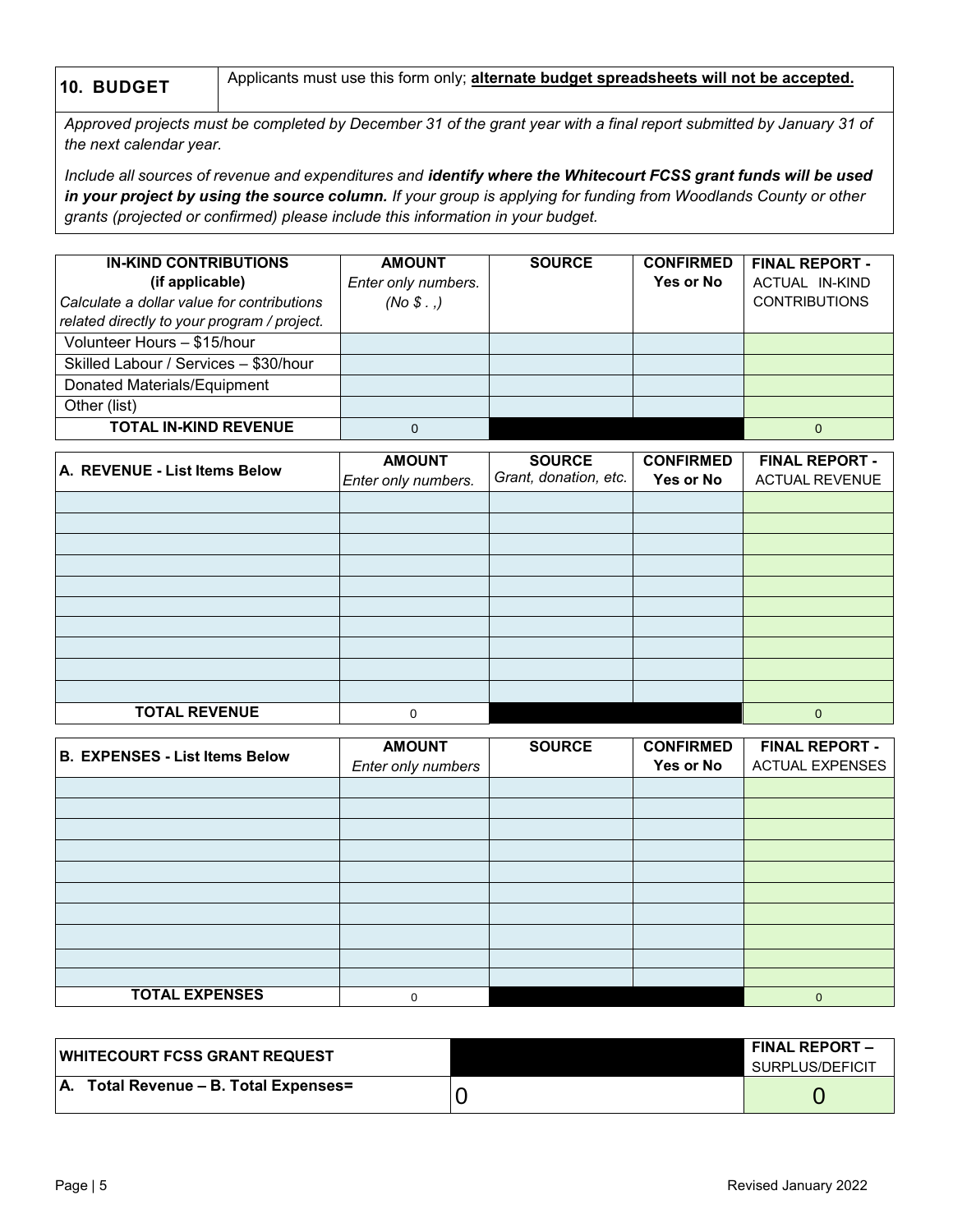**11. FUNDING RECOGNITION:** Should your organization receive funding from the Family & Community Support Services Grant Program, how will the Town of Whitecourt's contribution be recognized (i.e. verbally, in promotional materials)? *Should the organization choose to recognize the Town of Whitecourt in printed materials, the Town will provide an electronic file which includes the Whitecourt logo for use in promotions*

**Describe how the Town of Whitecourt's contribution was recognized during your project / program.**

**This additional section is provided, only if extra space is needed for any of the previous sections. Please indicate which section(s) the entered information applies to.**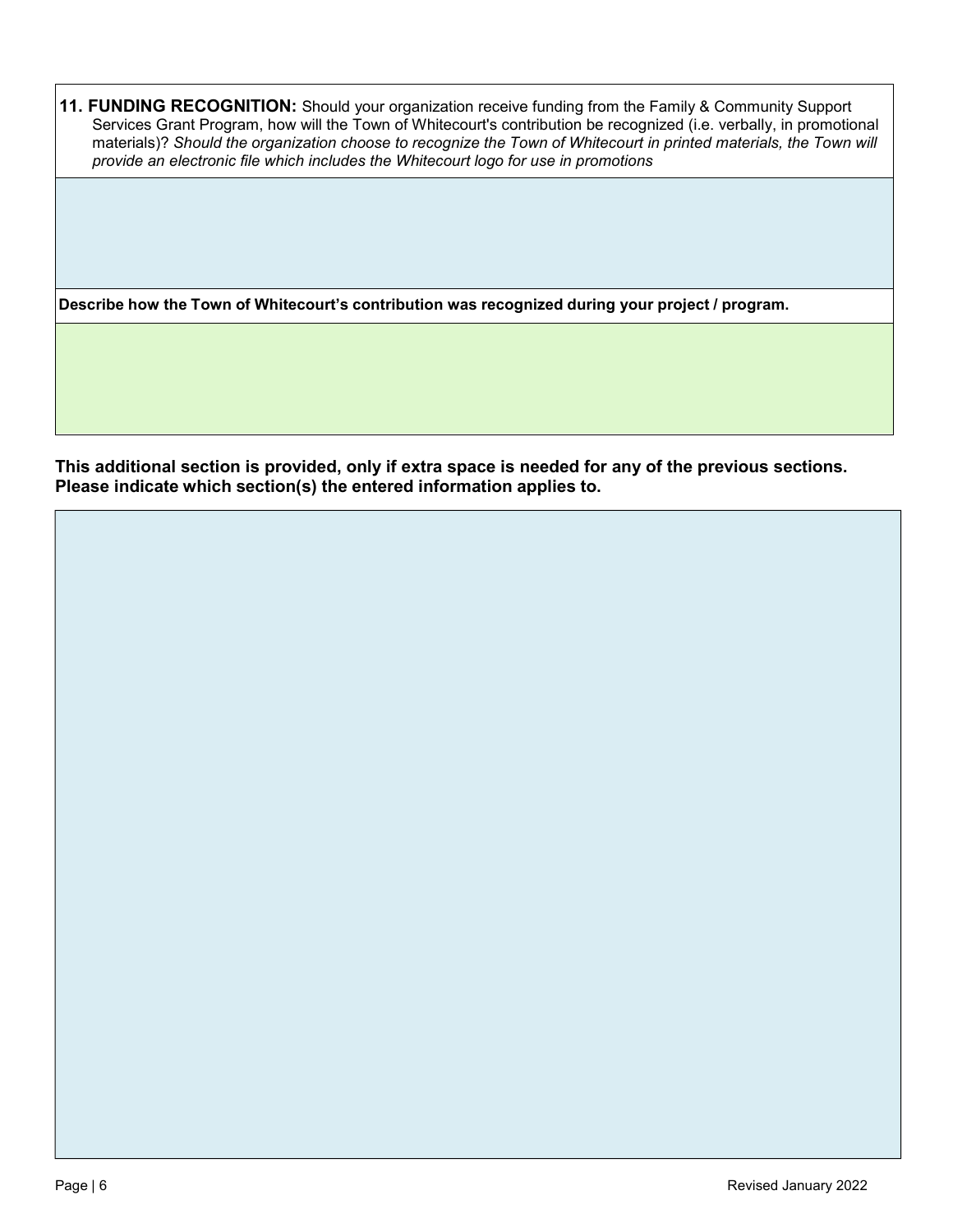| <b>12. OUTCOMES SECTION</b>                                                                                                                                                                   |                                                                                                                                                                                                         |                                                                                                |                                                                            |                                                                     |
|-----------------------------------------------------------------------------------------------------------------------------------------------------------------------------------------------|---------------------------------------------------------------------------------------------------------------------------------------------------------------------------------------------------------|------------------------------------------------------------------------------------------------|----------------------------------------------------------------------------|---------------------------------------------------------------------|
| <b>Potential Outcomes</b><br>What change or impact do<br>you want to achieve?<br>(Youth feel valued in their<br>community; Parents become<br>more knowledgeable about<br>positive parenting.) | <b>Indicator(s) of Success</b><br>How will you know this<br>outcome has been<br>achieved?<br>(Youth report that their<br>community values them;<br>Parents are using positive<br>parenting strategies.) | <b>Alignment</b><br>with the<br><b>FCSS</b><br><b>Outcomes</b><br>Model &<br><b>Indicators</b> | <b>FCSS</b><br><b>Measures</b><br><b>Bank</b><br><b>Measure</b><br>Number: | <b>MEASURES</b><br><b>Survey Questions for</b><br><b>Evaluation</b> |
| 1.                                                                                                                                                                                            | 1a.                                                                                                                                                                                                     |                                                                                                |                                                                            |                                                                     |
|                                                                                                                                                                                               |                                                                                                                                                                                                         | <b>Participant Information</b><br>Total # of participants:                                     | Total # completing measurement tool: _________                             |                                                                     |
|                                                                                                                                                                                               | 1b.                                                                                                                                                                                                     |                                                                                                |                                                                            |                                                                     |
|                                                                                                                                                                                               |                                                                                                                                                                                                         | <b>Participant Information</b><br>Total # of participants:                                     | Total # completing measurement tool: _________                             |                                                                     |
| 2.                                                                                                                                                                                            | 2a.                                                                                                                                                                                                     |                                                                                                |                                                                            |                                                                     |
|                                                                                                                                                                                               |                                                                                                                                                                                                         | <b>Participant Information</b><br>Total # of participants:                                     | Total # completing measurement tool:                                       |                                                                     |
|                                                                                                                                                                                               | 2b.                                                                                                                                                                                                     |                                                                                                |                                                                            |                                                                     |
|                                                                                                                                                                                               |                                                                                                                                                                                                         | <b>Participant Information</b><br>Total # of participants:                                     | Total # completing measurement tool:                                       |                                                                     |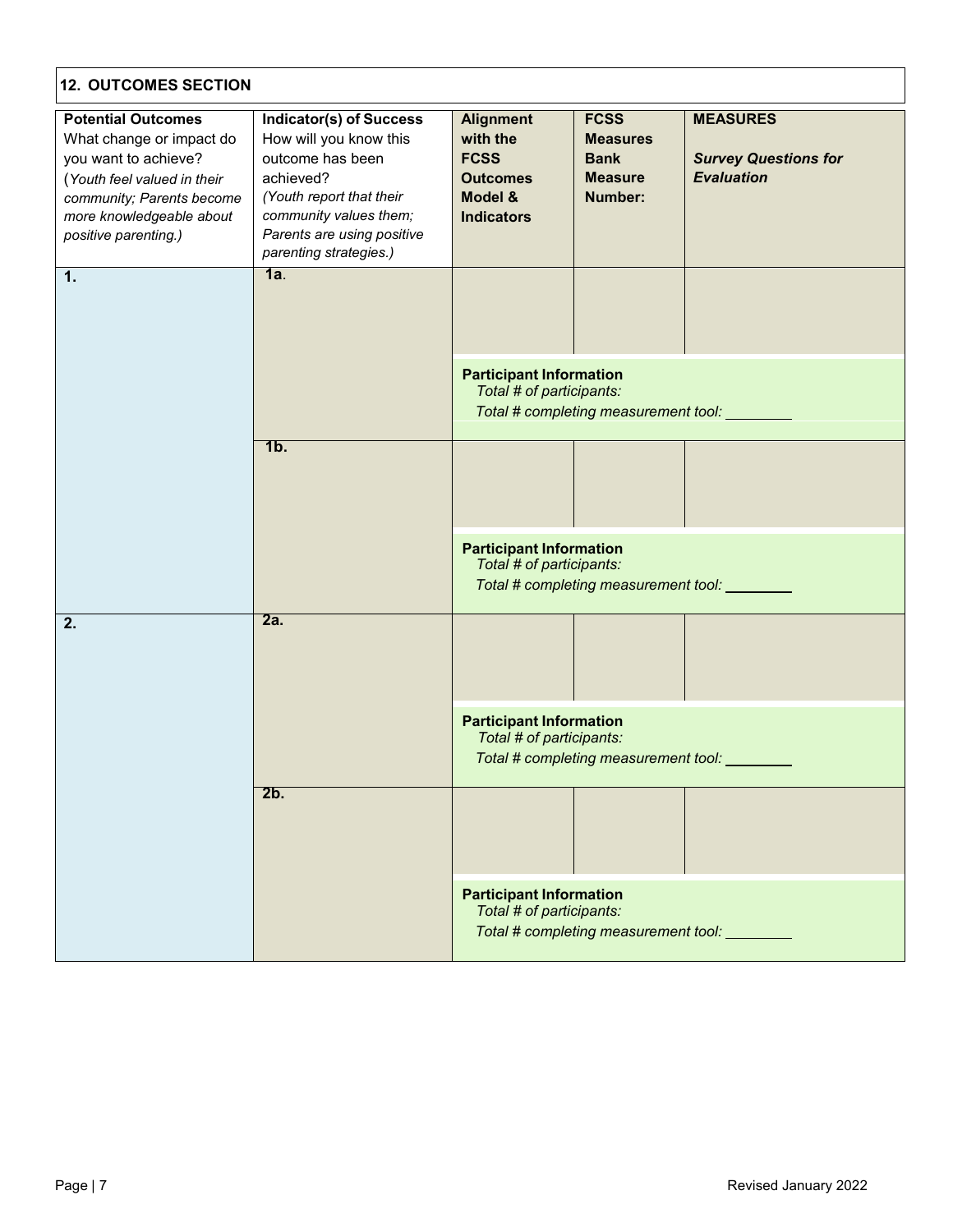| 13.<br>FINAL REPORT-ADDITIONAL INFORMATION                                                                                                                                                                                                                            |
|-----------------------------------------------------------------------------------------------------------------------------------------------------------------------------------------------------------------------------------------------------------------------|
| <b>Continuous Quality Improvement</b><br>Please answer the following questions:                                                                                                                                                                                       |
| 1. Should this program / project continue?<br>No<br>Yes                                                                                                                                                                                                               |
| 2. Was the program successful?<br>If yes, in your own words, what led to the success of the program?<br>If no, please explain why.                                                                                                                                    |
|                                                                                                                                                                                                                                                                       |
|                                                                                                                                                                                                                                                                       |
| 3. What improvements can be made to the program / project?                                                                                                                                                                                                            |
|                                                                                                                                                                                                                                                                       |
| 4. Share an anecdotal story that describe the significant impact for the participants / volunteers.                                                                                                                                                                   |
|                                                                                                                                                                                                                                                                       |
| 5. Please send any electronic photo from your program to css@whitecourt.ca.<br>Label the photo or subject line in the email: [year] FCSS Grant Final Report-Organization Name.<br>If submitting a photo, a completed Photography Release Form is required. (attached) |
| Yes, I am submitting a photo                                                                                                                                                                                                                                          |